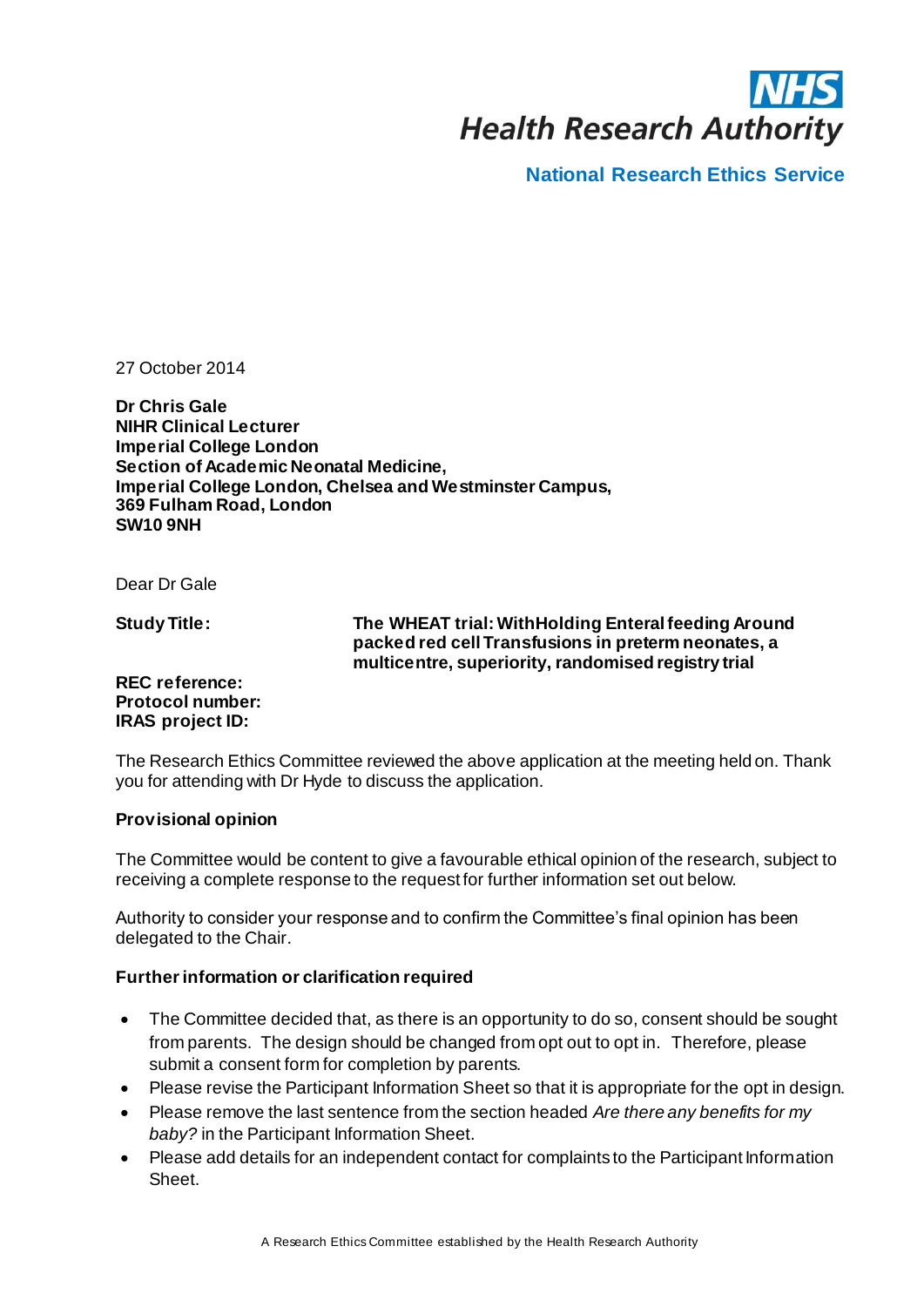#### **If you would find it helpful to discuss any of the matters raised above or seek further clarification from a member of the Committee, you are welcome to contact Miss Penistone.**

When submitting a response to the Committee, the requested information should be electronically submitted from IRAS. A step-by-step guide on submitting your response to the REC provisional opinion is available on the HRA website using the following link: [http://www.hra.nhs.uk/nhs-research-ethics-committee-rec-submitting-response-provisional](http://www.hra.nhs.uk/nhs-research-ethics-committee-rec-submitting-response-provisional-opinion/)[opinion/](http://www.hra.nhs.uk/nhs-research-ethics-committee-rec-submitting-response-provisional-opinion/)

Please submit revised documentation where appropriate underlining or otherwise highlighting the changes which have been made and giving revised version numbers and dates. You do not have to make any changes to the REC application form unless you have been specifically requested to do so by the REC.

The Committee will confirm the final ethical opinion within a maximum of 60 days from the date of initial receipt of the application, excluding the time taken by you to respond fully to the above points. A response should be submitted by no later than.

## **Summary of the discussion at the meeting**

### *Social or scientific value; scientific design and conduct of the study*

The Committee discussed the importance of this research.

The Committee advised that they were familiar with NEC so understood the importance of this study. The Committee understood that this would be a large study involving most neonatal units in the UK. You agreed and explained that this was a comparative effectiveness study.

The Committee understood that a survey had been carried out with neonatologists and also a meta-analysis had been conducted. You agreed.

Furthermore, the Committee understood that observational studies had shown an association between withholding feeds and a lower incidence of NEC. You explained that currently results are inconclusive. The 3 studies included in the meta-analysis only demonstrated associations by comparing the before and after. It was acknowledged that in these studies there had been changes in addition to the changes in feeds which could have had an impact. There are currently no published randomised controlled trials.

The Committee queried whether most neonatologists do not know which the best practice is. You advised that the survey suggests that there is equipoise. Currently 2/3 neonatal units do not alter feeds during blood transfusions.

The Committee asked if the incidence of NEC in this patient group was 1 in 20. You agreed.

The Committee understood that the study had been powered to detect a risk reduction from 4 percent to 2.5 percent. You advised that these figures are based on data and the meta-analysis.

The Committee asked whether the decision to stop feeds for 12 hours was based on current practice and was pragmatic. You explained that they looked at scientific evidence on gut transit time and 4 hours was sufficient time for 90 percent transit. The time taken for blood flow to return to normal after the transfusion is not known. They conducted a national survey and 4 hours was the most commonly accepted time. If feeds are withheld then the baby would receive fluid or nutrition as is clinical practice and most appropriate.

The Committee asked whether blood and dextrose would be co-infused and whether some babies would have a second cannula. You explained that the second cannula would be part of standard practice in a third of units. The study would reflect standard practice.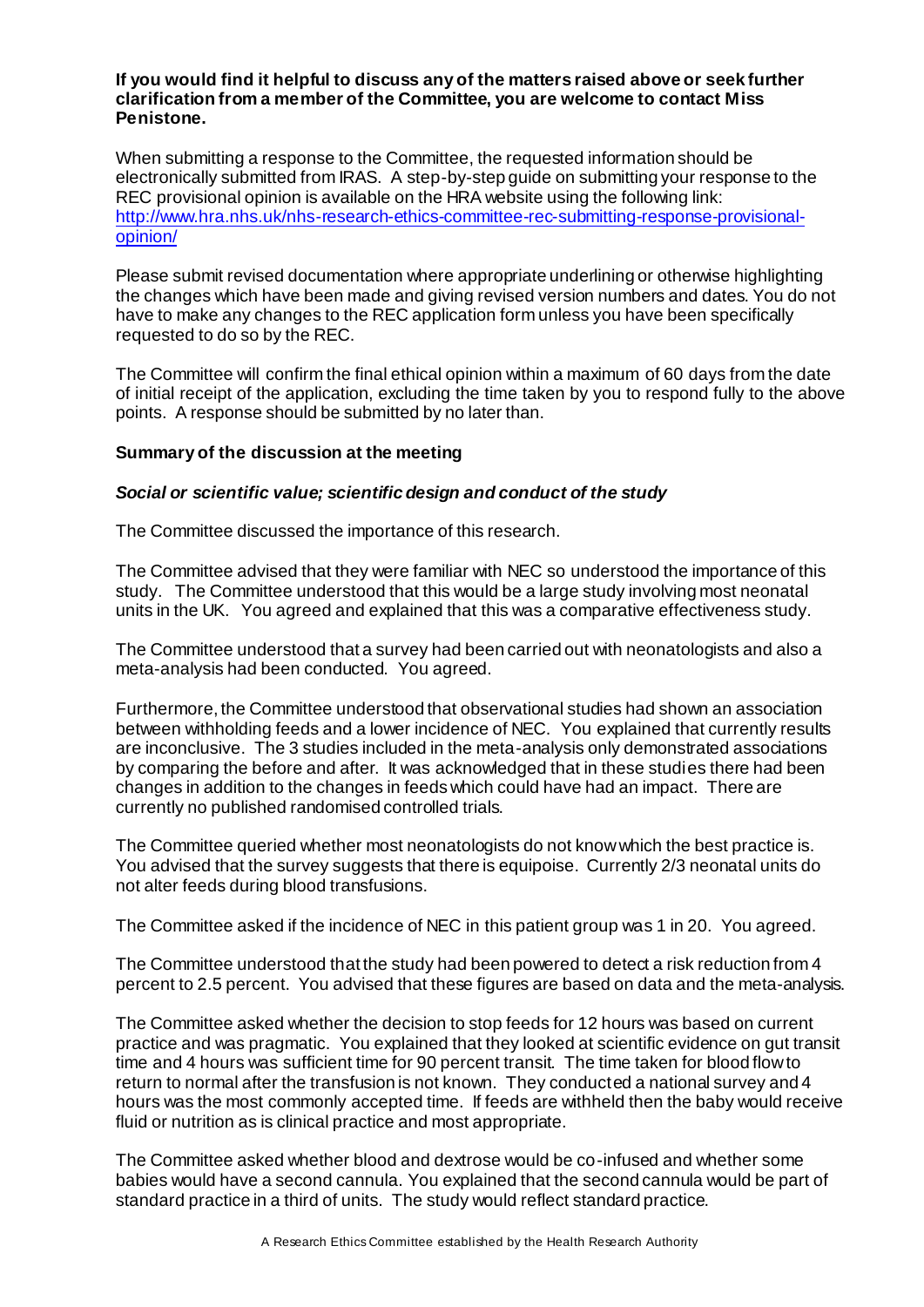The Committee asked whether an interim analysis would be carried out. You advised that there would be an interim analysis halfway through recruitment. The data monitoring committee would meet throughout the trial.

## *Recruitment arrangements and access to health information, and fair participant selection*

The Committee discussed the recruitment strategy.

The Committee had noted that 4,650 babies would be recruited to the study over 3 years in England and Wales. The Committee asked whether there would be study sites in Scotland. You explained that the data collected would have been collected routinely. There are agreements in place to extract data from the existing database in England and Wales but not yet in Scotland or Northern Ireland. Hopefully these agreements will be in place in the near future.

The Committee asked if there were no exclusion criteria. You advised that they would offer the study to all.

The Committee asked about those babies with congenital abnormalities or severe congenital heart disease. You explained that they would be included as they want to make the results as generalisable as possible.

The Committee asked whether randomisation would be stratified. You advised that they would stratify by birth weight.

## *Favourable risk benefit ratio; anticipated benefit/risks for research participants (present and future)*

The Committee asked whether there was equipoise or whether it was a low risk study. Dr Hyde advised that there is equipoise. The risk of randomisation is low. There is an equally unknown risk for each arm of the trial which is why they need to carry out the trial.

The Committee asked if there were morbidity and mortality figures available. You advised that there are figures for the incidence of NEC and went on to explain the limitations of previously conducted studies. The result of this being that 1 of the 2 approaches may be more risky but this is currently unknown.

### *Care and protection of research participants; respect for potential and enrolled participants' welfare and dignity*

The Committee noted the good standard of data protection.

The Committee asked about how the views of parent groups had impacted on the decision to randomise twins and triplets to the same arm of the trial. You advised that there had been parents and a representative from Bliss involved. One mother of twins had experience of a blinded RCT. She had felt that she would not be able to consent for her twins to participate in an unblinded RCT. The group TAMBA also hold a similar view and the researchers had taken their policy statement into account as they agreed that it was important to recognise these views.

## *Informed consent process and the adequacy and completeness of participant information*

The Committee explained that they were concerned about opt out consent. They understood that transfusions were rarely in the first 24 hours so there was not a great urgency. The Committee asked what the argument for opt out consent was. You advised that there are several arguments in favour of opt out consent. Both arms of the trial are standard practice so from this point of view the study is low risk. They could also get higher recruitment rates and a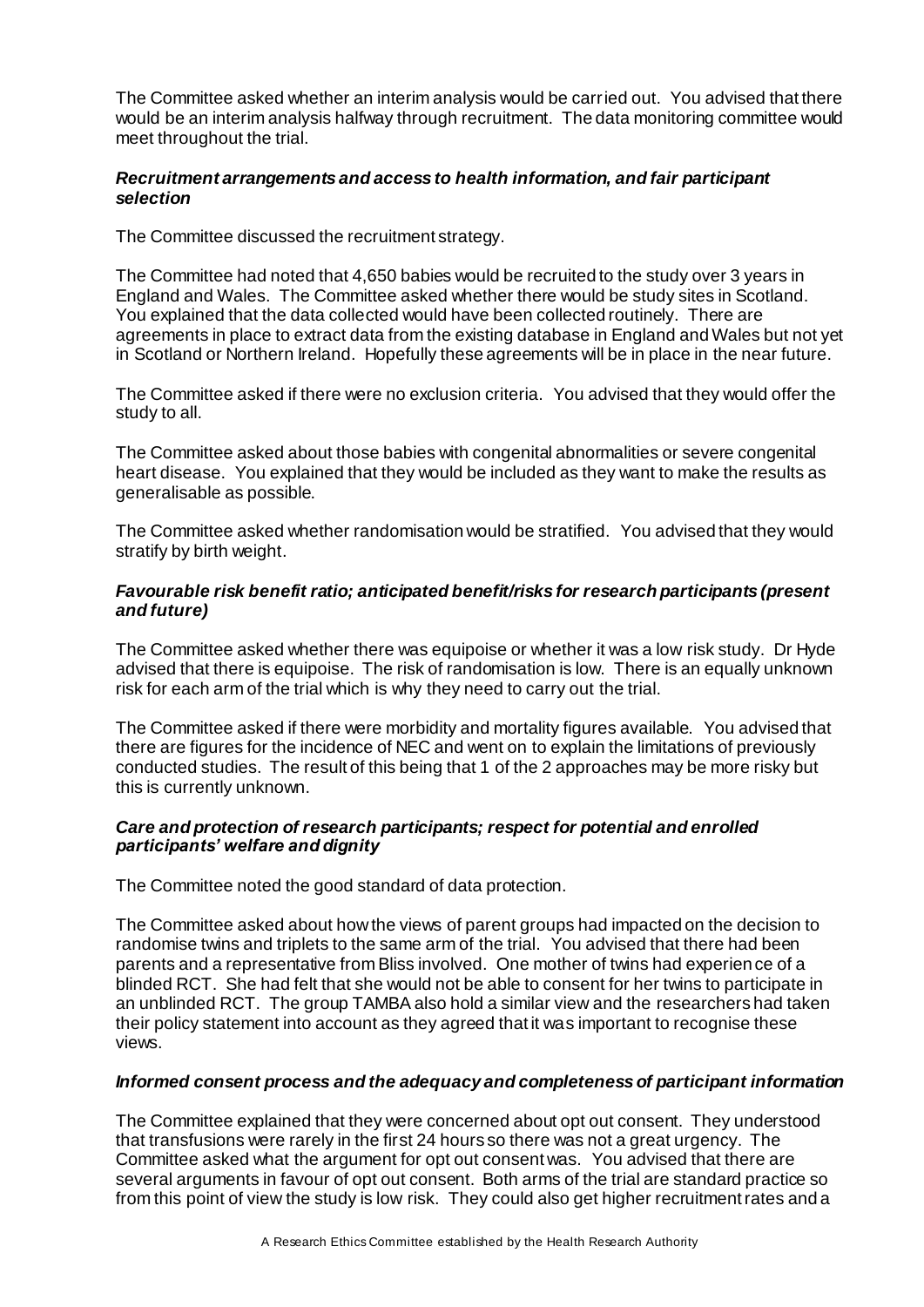more representative sample than if it was opt in. Dr Hyde explained that opt out consent is rarely seen by ethics committees but it should be seen as a valid approach. Dr Hyde referred to the HRA guidance (Information Sheets & Consent Forms. Guidance for Researchers and Reviewers. Version 3.5 May 2009) which states that opt in consent results in a lower response rate and a biased sample. Dr Hyde advised that for a CTIMP study consent must be opt in but in this study the 2 treatments are standard practice. Effectively patients are already randomised and in the study the randomisation process would be formalised. If the recruitment timeframe was extended to power the study this would result in an increased length of time before an evidenced based, effective treatment.

The Committee had found the Participant Information Sheet to be commendable. They had thought that the statement that non-evidence based approach *may* involve more risk than being in the study was potentially coercive. You explained that this statement was based on evidence from neonatal studies, including the SUPPORT trial. It was not intended to be coercive but rather to be balanced.

The Committee advised that making this statement prior to the study was based on inductive reasoning. Dr Hyde described a previous experience with a parent who had felt that they had a right to be told up front about the potential for better care.

The Committee advised that it is not yet known for this study. Dr Hyde reiterated that the inclusion benefit has been demonstrated in a number of neonatal studies and they are keen to include this point in the Participant Information Sheet. They could reword this statement if the Committee had alternative wording to suggest. The Committee suggested that the wording is reconsidered.

The Committee asked whether parents who opt out would record their electronic signature to evidence this. You advised that no parents have opted out of their data being stored on the National Neonatal Research Database. Dr Hyde explained that if parents opted out the clinician would record this and it would then be impossible to randomise the baby into the study.

The Committee advised that there is normally a written record which allows the parent to keep a copy. Dr Hyde explained that as these parents would be opting out of the study they would not want to ask them to do anything. They wanted to make it as easy as possible to opt out. If parents do not opt out then this is recorded on the system as well as a note to advise that the study had been discussed.

The Committee advised that it would be good for parents to have evidence of their decision. You explained that this would be recorded in the notes. This would be a permanent and auditable record that parent could access.

The Committee asked whether the Participant Information Sheet had been tested. You explained that it had been written by a parent and a representative from the charity Bliss. They had had extensive involvement in drafting the document. You advised that it is a difficult concept and the intention was to keep the document brief and to prevent confusion. They could take suggestions for improvements.

The Committee advised reconsidering the use of double negatives as this made the document harder to read. You both agreed.

The Committee advised adding details for an independent contact for complaints to the Participant Information Sheet. You both agreed.

**Other ethical issues were raised and resolved in preliminary discussion before your attendance at the meeting.**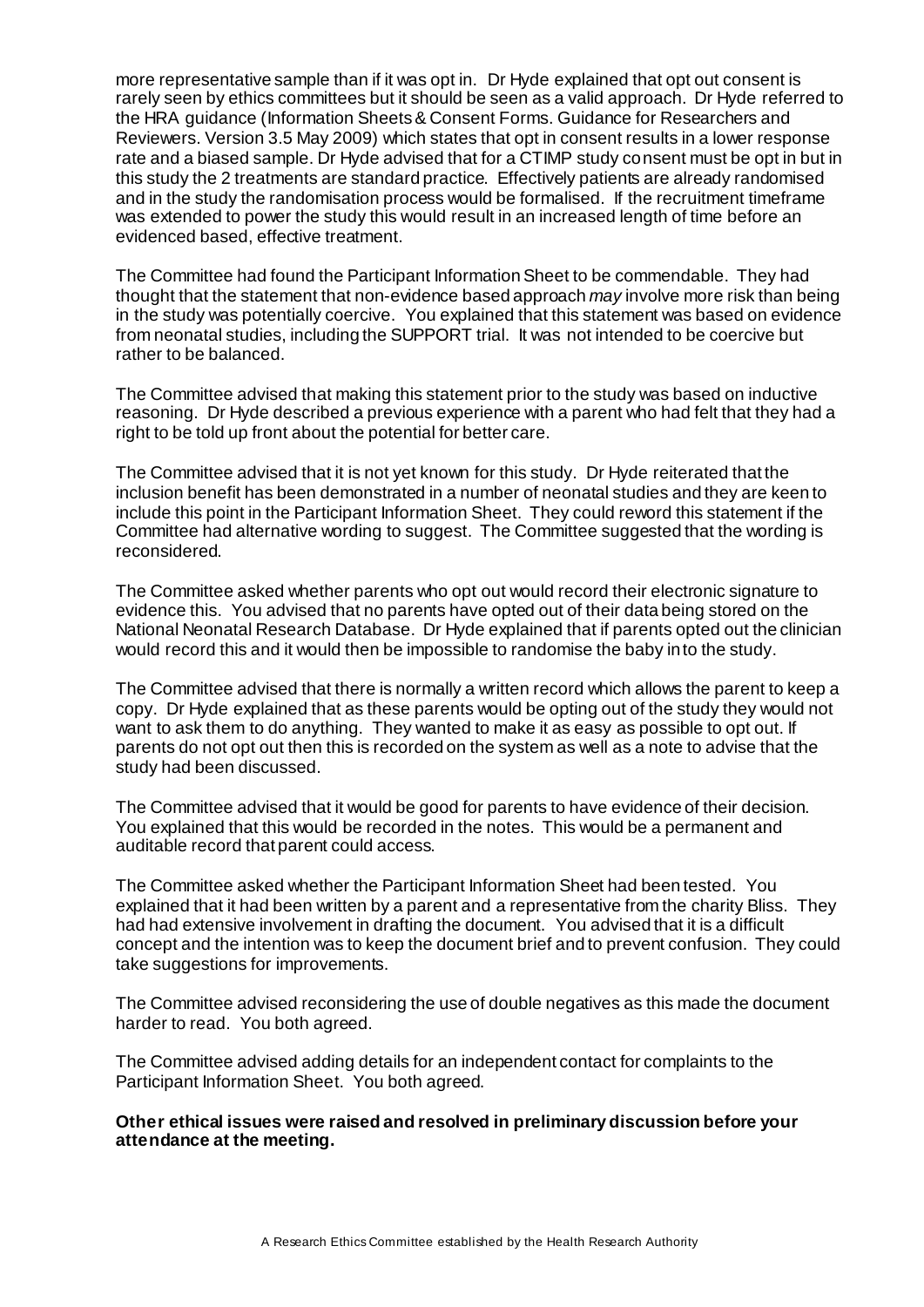## **Documents reviewed**

The documents reviewed at the meeting were:

| Document                                                              | Version | Date                 |
|-----------------------------------------------------------------------|---------|----------------------|
| Covering letter on headed paper                                       |         | 05 September<br>2014 |
| Evidence of Sponsor insurance or indemnity (non NHS<br>Sponsors only) |         | 05 September<br>2014 |
| Letter from sponsor                                                   |         | 05 September<br>2014 |
| Participant information sheet (PIS)                                   |         | 02 September<br>2014 |
| REC Application Form [REC_Form_10092014]                              |         | 10 September<br>2014 |
| Research protocol or project proposal                                 |         | 11 August 2014       |
| Summary CV for Chief Investigator (CI)                                |         | 05 September<br>2014 |

### **Membership of the Committee**

The members of the Committee who were present at the meeting are listed on the attached sheet

### **Statement of compliance**

The Committee is constituted in accordance with the Governance Arrangements for Research Ethics Committees and complies fully with the Standard Operating Procedures for Research Ethics Committees in the UK.

## **Please quote this number on all correspondence**

Yours sincerely

| On behalf of       |                                                                                                                       |
|--------------------|-----------------------------------------------------------------------------------------------------------------------|
| <b>Chair</b>       |                                                                                                                       |
| Email:             |                                                                                                                       |
| <b>Enclosures:</b> | List of names and professions of members who were present at the<br>meeting and those who submitted written comments. |
| Copy to:           | Chelsea and Westminster NHS Foundation Trust                                                                          |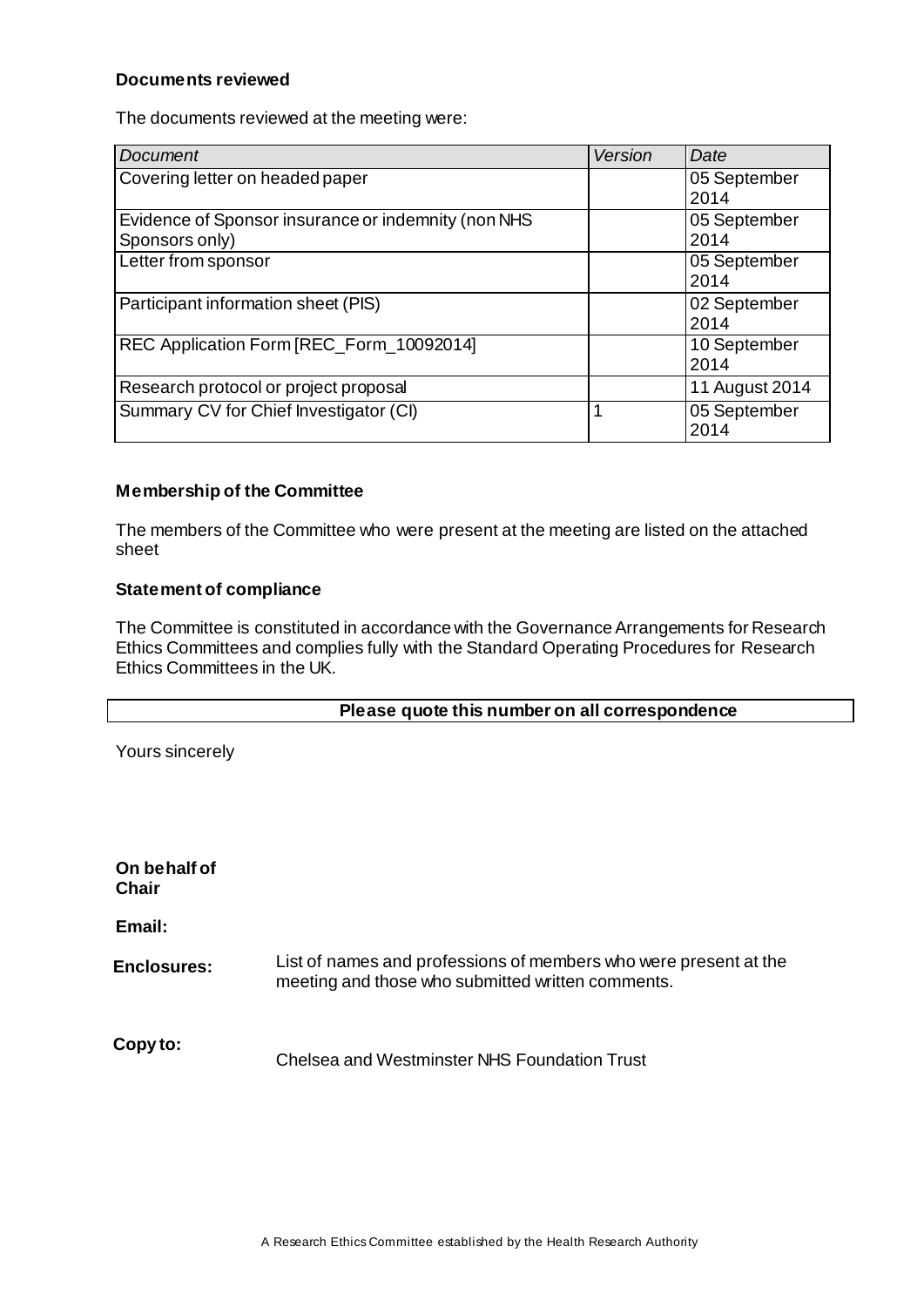## **Attendance at Committee meeting**

## **Committee Members:**

| Name | Profession                                  | Present   | <b>Notes</b> |
|------|---------------------------------------------|-----------|--------------|
|      | <b>Clinical Ethicist</b>                    | Yes       |              |
|      | <b>Clinical Psychologist</b>                | <b>No</b> |              |
|      | Lay member                                  | Yes       |              |
|      | Pharmacist                                  | Yes       |              |
|      | Lay Plus Member                             | Yes       |              |
|      | Lay member                                  | Yes       |              |
|      | Professor of Human<br>Physiology            | <b>No</b> |              |
|      | <b>Quality Assurance</b><br>Manager         | <b>No</b> |              |
|      | Professor of<br><b>Orthodontics</b>         | Yes       |              |
|      | <b>Trainee Clinical</b><br><b>Scientist</b> | <b>No</b> |              |
|      | Consultant<br>(Anaesthesia/PICU)            | Yes       |              |
|      | Lay Member                                  | Yes       |              |

## **Also in attendance:**

| Name | Position (or reason for attending) |
|------|------------------------------------|
|      | <b>REC Assistant</b>               |
|      | <b>REC Manager</b>                 |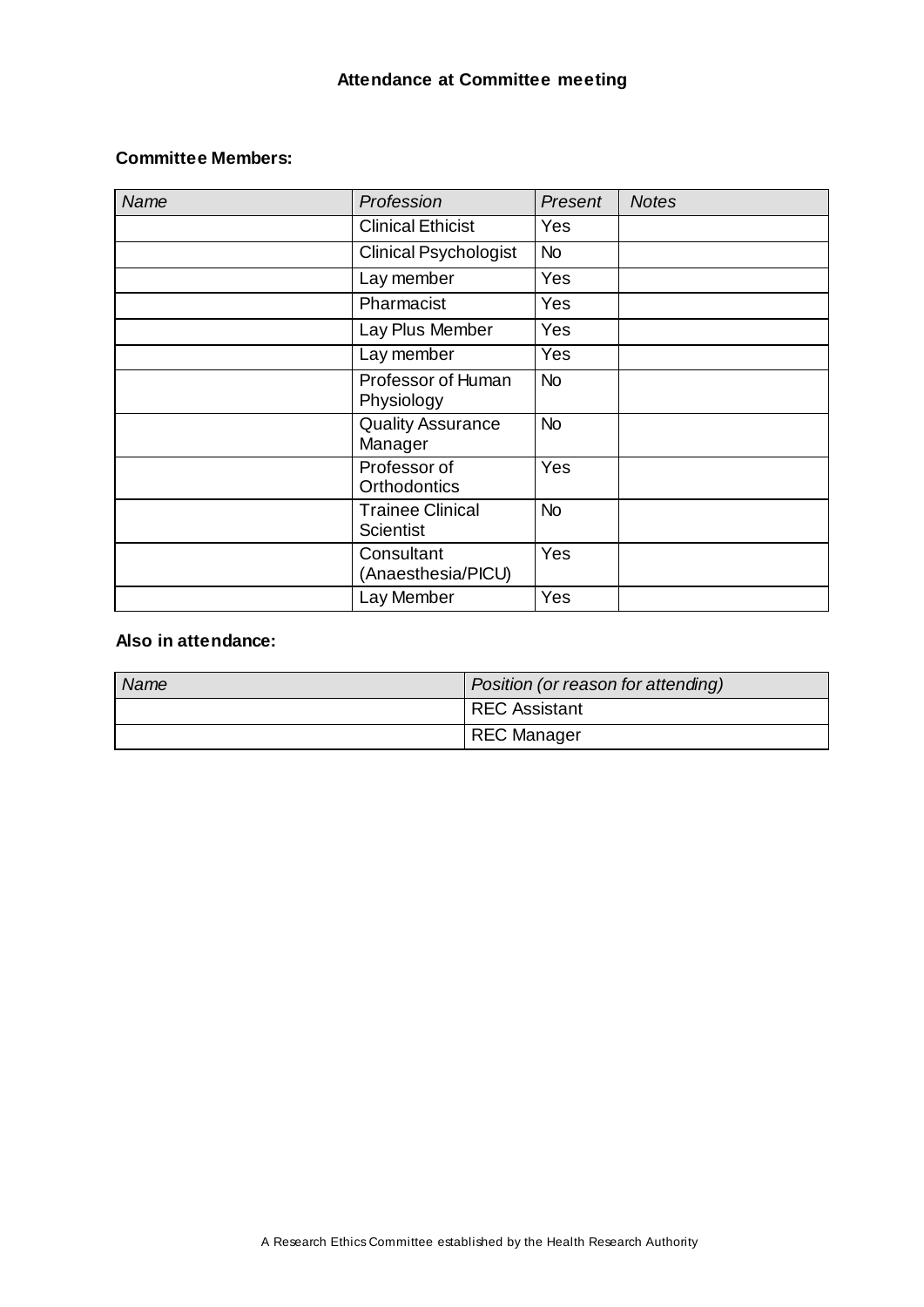# **Imperial College** London

Section of Neonatal Medicine Imperial College London

4th Floor, Lift Bank D Chelsea and Westminster Hospital 369 Fulham Road London, SW10 9NH Tel: +44 (0)203 3153519 Fax: +44 (0)203 3157998

christopher.gale@imperial.ac.uk

6th November 2014 **Dr Christopher Gale** MBBS MSc PhD MRCPCH

Dear,

**Study title:** 

**The WHEAT trial: With Holding Enteral feeding Around packed red cell Transfusions in preterm neonates, a multicentre, superiority, randomised registry trial** 

**REC reference: Protocol number: IRAS project ID:** 

Thank you for taking the time to review the WHEAT trial. Please find responses to your requests for further information detailed below:

1. The Committee decided that, as there is an opportunity to do so, consent should be sought from parents. The design should be changed from opt out to opt in. Therefore, please submit a consent form for completion by parents. Please revise the Participant Information Sheet so that it is appropriate for the opt-in design.

*We accept that studies using "opt-out" consent make rare appearances at RECs in the UK. We also realise that as yet NREAP have not provided clear guidance to RECs about how they should be handled (although it was discussed at their meeting on 17th October, 2012 - attached). This does not mean that opt-out approaches are unethical and we would like to ask the committee to reconsider this point in light of the following arguments:*

*1. We have chosen opt-out consent to make WHEAT as easy to understand as possible for parents. Evidence from neonatal research suggests that the use of a streamlined, opt-out consent process results in greater understanding of the research study than opt-in consent (Rogers et al, Journal of Pediatrics 1998; attached).*

*2. Opt-in consent is acknowledged to be associated with biased findings that are not applicable to the general population, and to lower recruitment rates. As clinicians we have an ethical imperative to reduce the uncertainty in the clinical decisions we make. In the context of this low risk comparative effectiveness trial, we believe that the opt-out approach is advantageous because it will allow us to reduce uncertainty more rapidly and effectively. This ethical imperative to reduce clinical uncertainty as quickly and as effectively as possible needs to be taken into account when the approach we have chosen is scrutinised.*

*3. The HRA's publication* Information sheets and consent forms, guidance for researchers and reviewers (version 3.5) *discusses the validity of opt out consent. It quotes the conclusions of a randomised controlled trial of "opt-in" versus "optout" recruitment (Junghans et al., BMJ 2005 attached): "The opt-in approach to participant recruitment, increasingly required by ethics committees, resulted in*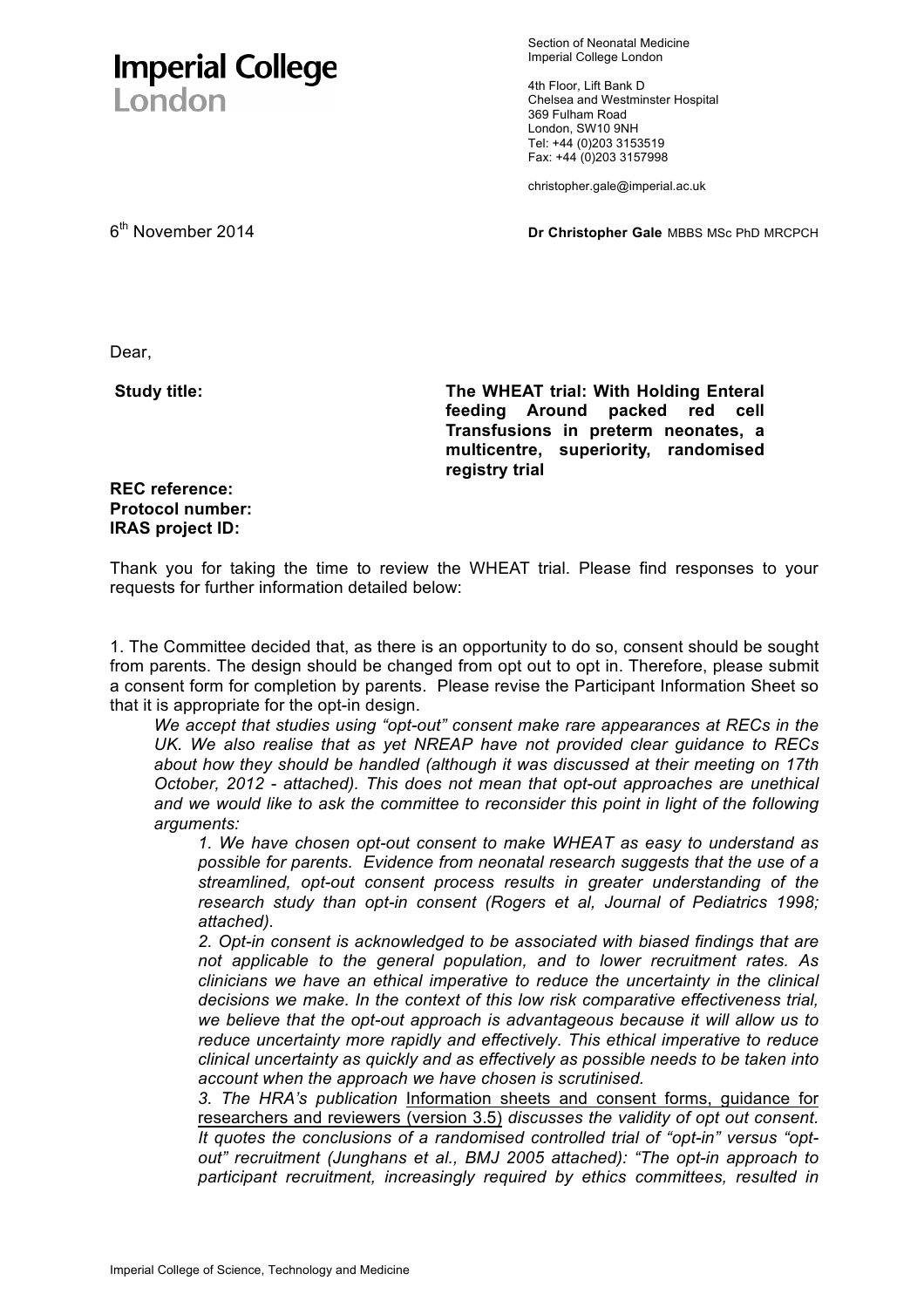. *lower response rates and a biased sample. We propose that the opt-out approach should be the default recruitment strategy for studies with low risk to participants." WHEAT (a comparative effectiveness trial comparing two routinely used clinical treatment pathways) is a study with low-risk to participants and therefore justifies the "opt-out" consent strategy implicitly suggested by the HRA in their published guidance.*

*4. There is precedent for the use of opt-out consent in neonatal comparative effectiveness research: The PREMFOOD trial (REC reference 12/LO/1391, approved by NRES Committee London, Fulham 10th December 2012; Clincaltrials.gov identifier NCT01686477) is a comparative effectiveness trial, where children are recruited and randomised within 72 hours of birth to two different feeding regimens. Parents are approached by the researcher and informed of the study. This is recorded by the researcher placing a sticker in the baby's clinical notes to say the parents have been approached and informed about the study. The parents can opt out at any time, but no signed "opt-in" consent is obtained from them. Parents have welcomed this approach to recruitment for such studies (i.e. opt-out for that which is a comparison of routine clinical care, opt-in for anything which is not).* 

*5. Opt-out consent is acceptable in other settings for example in the USA: consent which "presents no more than minimal risk of harm to subjects and involves no procedures for which written consent is normally required outside of the research context" can be carried without the requirement to sign a consent form (Basic Health and Human Services Policy for Protection of Human Research Subject 45 CFR 46.117).*

*6. Despite using an opt-out model of consent, WHEAT will require physical confirmation of the parents' understanding and consent decision regarding the study. The member of the clinical research team who has explained WHEAT to the parents will provide physical confirmation in the electronic health record. (Access to the electronic health record is limited to members of the clinical team and requires a password, furthermore all data entered is both traceable and*  auditable; data entered cannot be permanently erased or altered). Recording *consent within the electronic health record in this way will have the same standing as recording it in the paper notes.*

|         | <b>Positive impacts</b>                                                                                  | <b>Negative impacts</b>                                                                                                     |
|---------|----------------------------------------------------------------------------------------------------------|-----------------------------------------------------------------------------------------------------------------------------|
| Opt-out | Less biased sample (Junghans et al.,<br>BMJ 2005)                                                        | Emotional risks for the parents of only<br>later realising the significance of any<br>failure to opt-out                    |
|         | More generalisable results                                                                               | Litigation risks for clinicians if parents<br>deny they provided consent for their<br>baby to be involved in the study      |
|         | Greater participation leading to a<br>shorter trial                                                      | Possibility that babies are enrolled into<br>a trial without parents fully<br>understanding or agreeing to<br>participation |
|         | More rapid resolution of clinical<br>uncertainty                                                         |                                                                                                                             |
|         | Lower cost                                                                                               |                                                                                                                             |
|         | Greater understanding of the research<br>study by parents (Rogers et al., Journal<br>of Pediatrics 1998) |                                                                                                                             |
|         | Development of a continuous dialogue<br>about research with parents<br>empowered to opt-out at any time  |                                                                                                                             |

*We have produced a table balancing the positive and negative arguments for both optin and opt-out consent processes below:*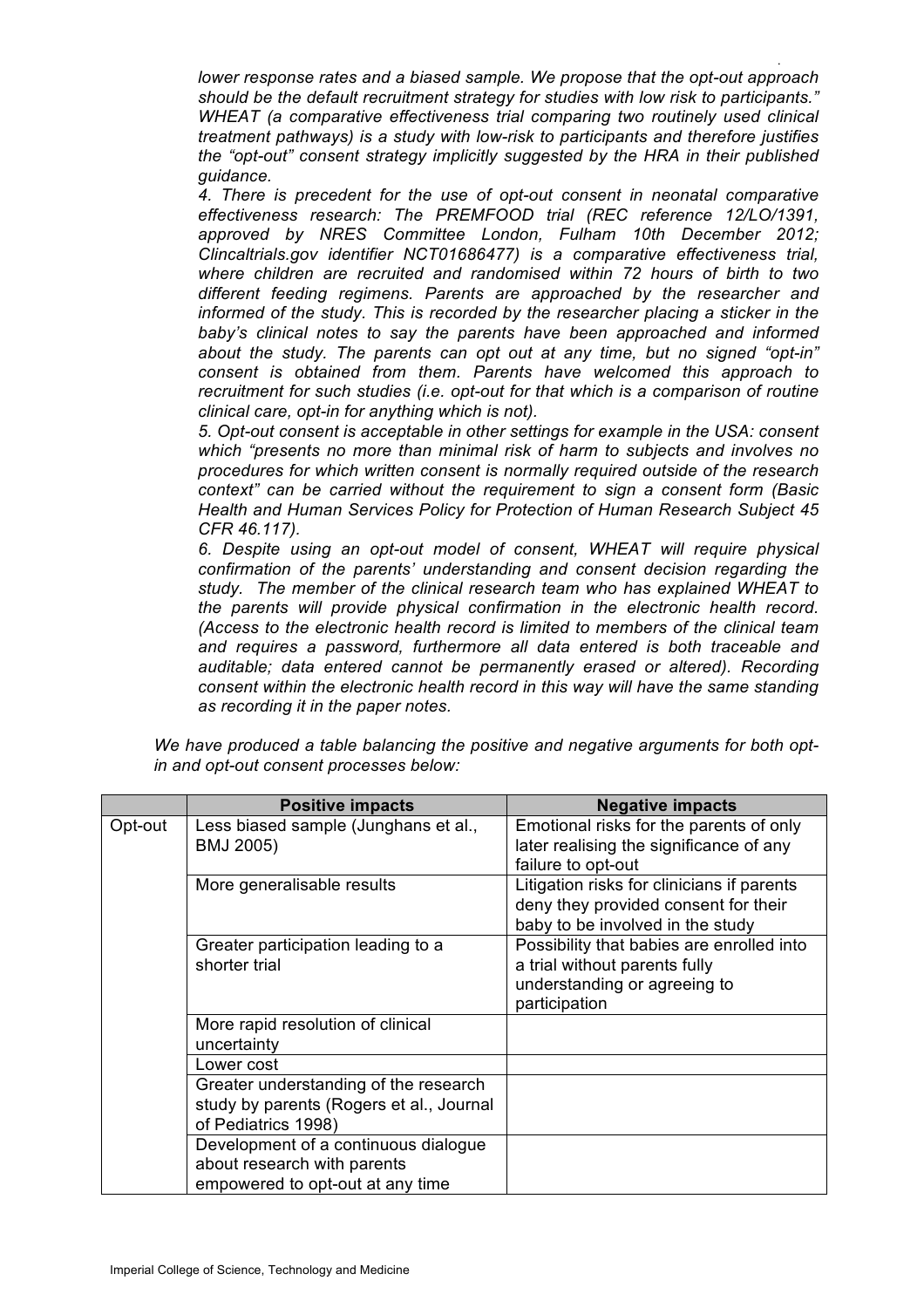|        | <b>Positive impacts</b>                                                                                                                                                   | <b>Negative impacts</b>                                                                                                                                            |
|--------|---------------------------------------------------------------------------------------------------------------------------------------------------------------------------|--------------------------------------------------------------------------------------------------------------------------------------------------------------------|
| Opt-in | Signed consent form provides<br>documentary evidence of parental<br>consent (but not of parental<br>understanding or voluntariness, Euricon<br>Study Group., Lancet 2000) | <b>Biased sample</b>                                                                                                                                               |
|        |                                                                                                                                                                           | Less generalisable results                                                                                                                                         |
|        |                                                                                                                                                                           | Longer trial                                                                                                                                                       |
|        |                                                                                                                                                                           | Longer period of clinical uncertainty                                                                                                                              |
|        |                                                                                                                                                                           | Greater cost                                                                                                                                                       |
|        |                                                                                                                                                                           | Less understanding of study by parents                                                                                                                             |
|        |                                                                                                                                                                           | Impression of a "time-limited" consent<br>process forcing a decision on parents.                                                                                   |
|        |                                                                                                                                                                           | Possibility that babies are enrolled into<br>a trial without parents fully<br>understanding or agreeing to<br>participation (Euricon Study Group.,<br>Lancet 2000) |
|        |                                                                                                                                                                           | Emotional risks for the parents of only<br>later realising the significance of opting-<br>in                                                                       |

*We hope to reduce the negative risks set out above as follows:* 

*1. Emotional risks for the parents of only later realising the significance of any failure to opt-out:*

- *We have clarified the Parent Information Sheet to clarify the opt-out nature of the consent process. We have added the following statement in large, bold type to the Parent Information Sheet "***The WHEAT study is an opt-out study. This means that all babies will take part unless you let a member of the neonatal team know that you do not wish your baby to participate."**
- *We will provide card to parents when their baby has been randomised as suggested in point 4 below.*

*2. Litigation risks for clinicians if parents deny they provided consent for their baby to be involved in the study:*

• *Using an electronic health record means that documentation that the WHEAT trial and the opt-out consent process have been explained to and understood by parents are mandatory prior to randomisation. The documentation will be permanent, traceable and fully auditable.*

*3. Possibility that babies are enrolled into a trial without parents fully understanding or agreeing to participation:*

- *Using an electronic health record means that documentation that the WHEAT trial and the opt-out consent process have been explained to and understood by parents are mandatory prior to randomisation.*
- *This risk exists in opt-in research studies as well: in the EURICON study (Lancet 2000; attached) only 59 of 200 parents approached for informed consent using an opt-in process had given valid consent or refusal.*

2. Please remove the last sentence from the section headed "Are there any benefits for my baby?" in the Participant Information Sheet.

*The evidence for inclusion benefit in neonatal clinical trials is compelling, with some of the most conclusive and recent evidence coming from a large clinical trial that enrolled only babies (Carlo et al, NEJM 2012; attached). Our statement thus represents current scientific knowledge. We feel it is important that this important information is not withheld from parents. Providing this information ensures that they are truly fully informed.*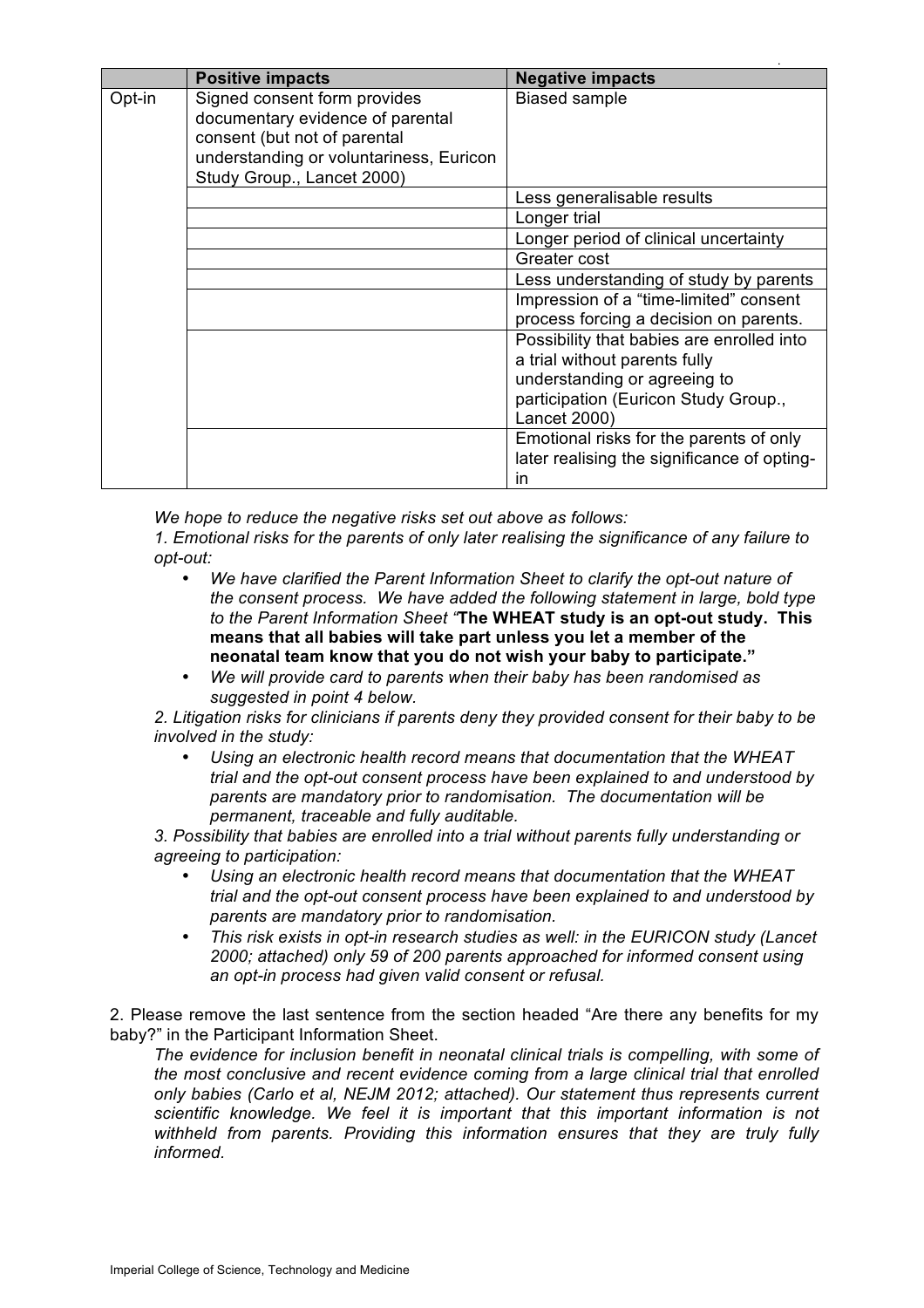. *In order to make this section more balanced we have replaced the statement "This nonevidence based approach to neonatal care may involve more risk than being in a study like WHEAT which involves a carefully designed protocol and consistent monitoring" with "taking part in a research study may confer nonspecific benefits" (changes highlighted in the Participant Information Sheet).*

*We would encourage the committee to watch the following video clip by the renowned ethicist and Professor of Paediatric Bioethics John Lantos before they reject our appeal on this point. (https://www.youtube.com/watch?v=SmWJnOp1QaU) It explains our rationale for this statement. We do not feel parents can make an informed decision about a study without knowing both the risks and the potential benefits.* 

3. Please add details for an independent contact for complaints to the Participant Information Sheet.

*This has been added to the PIS as follows: "You can also discuss this study with the Patient Advice and Liaison Services (PALS): [telephone number]."*

I hope these responses provide sufficient clarification, please do not hesitate to contact us if you require any further information.

Documents attached:

| Document                             | Version | Date            |
|--------------------------------------|---------|-----------------|
| <b>Participant Information Sheet</b> | 1.4     | 31 October 2014 |
| Rogers et al., Pediatrics            |         | 1998            |
| EURICON, 2000, Lancet                |         | December 2000   |
| Carlo et al., NEJM                   |         | 2012            |
| Junghans et al., BMJ                 |         | 2005            |

Yours Sincerely,

Dr Chris Gale NIHR Clinical Lecturer in Paediatrics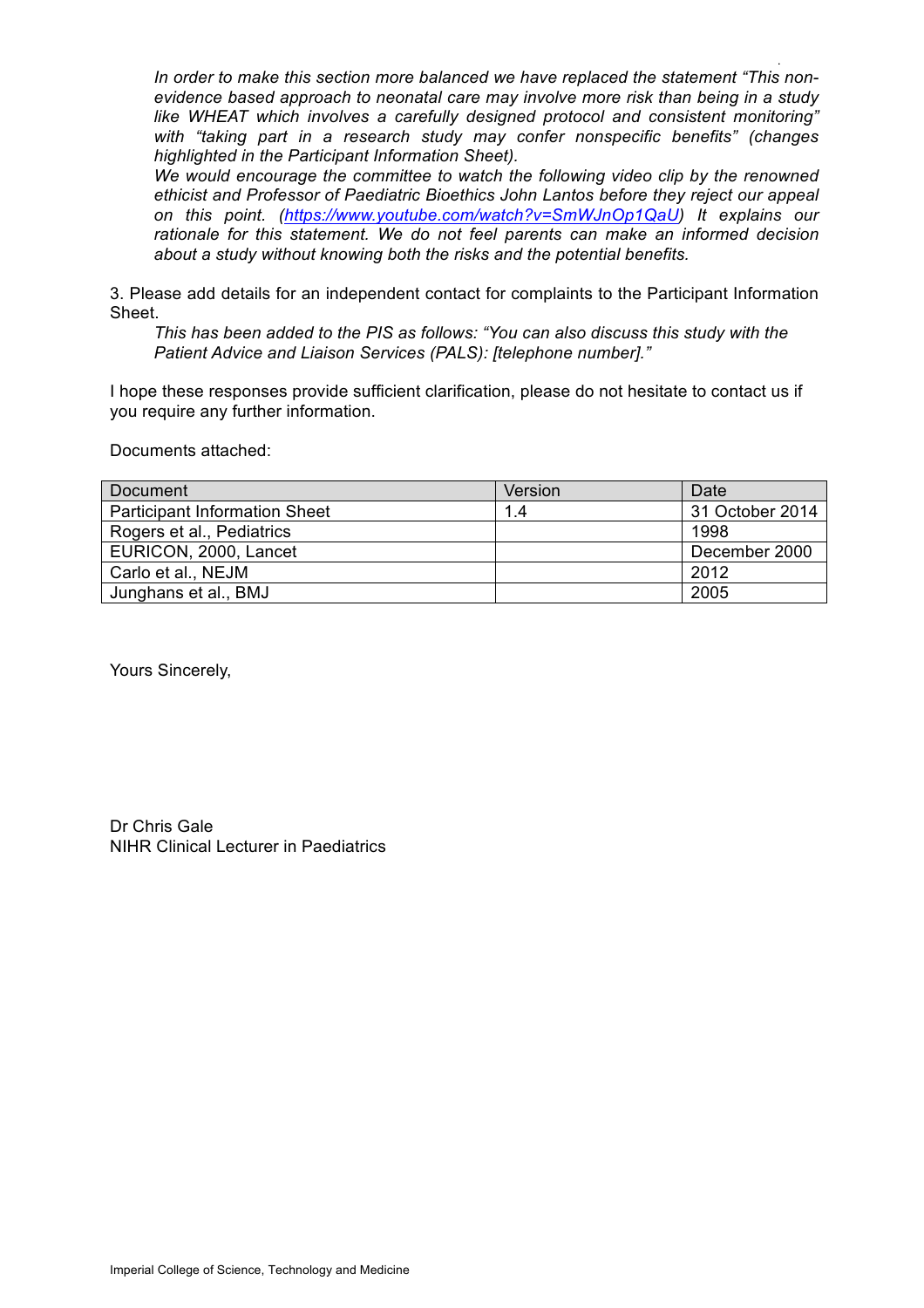

**National Research Ethics Service** 

24 November 2014

**Dr Chris Gale NIHR Clinical Lecturer Imperial College London Section of Academic Neonatal Medicine, Imperial College London, Chelsea and Westminster Campus, 369 Fulham Road, London SW10 9NH** 

Dear Dr Gale

**Study Title:**

**The WHEAT trial: WithHolding Enteral feeding Around packed red cell Transfusions in preterm neonates, a multicentre, superiority, randomised registry trial** 

#### **REC reference number: Protocol number: IRAS project ID**

Thank you for your letter of 06 November 2014, responding to the Committee's request for further information on the above research, and enclosing the following revised documents:

| <b>Document</b>                          | Version | Date                |
|------------------------------------------|---------|---------------------|
| Other [Response letter to REC]           |         | 06 November<br>2014 |
| <b>Other [Patient Information Sheet]</b> | 1.4     | 31 October 2014     |
| Other [Carlo 2013]                       |         | 07 November<br>2012 |
| Other [EURICON 2000]                     |         | 07 November<br>2000 |
| Other [Junghans BMJ]                     |         | 07 November<br>2005 |
| Other [Rogers 1998]                      |         | 07 November<br>1998 |

The further information and revised documentation has been considered by the Committee. The Committee appreciated the further documentation. It was agreed that an opt-out approach is a valid approach but the Committee did not agree that it was an ethical approach to take in this study. As was previously discussed, the Committee agreed that as parents would be approached about the study and there would be an opportunity to seek consent, this should be done.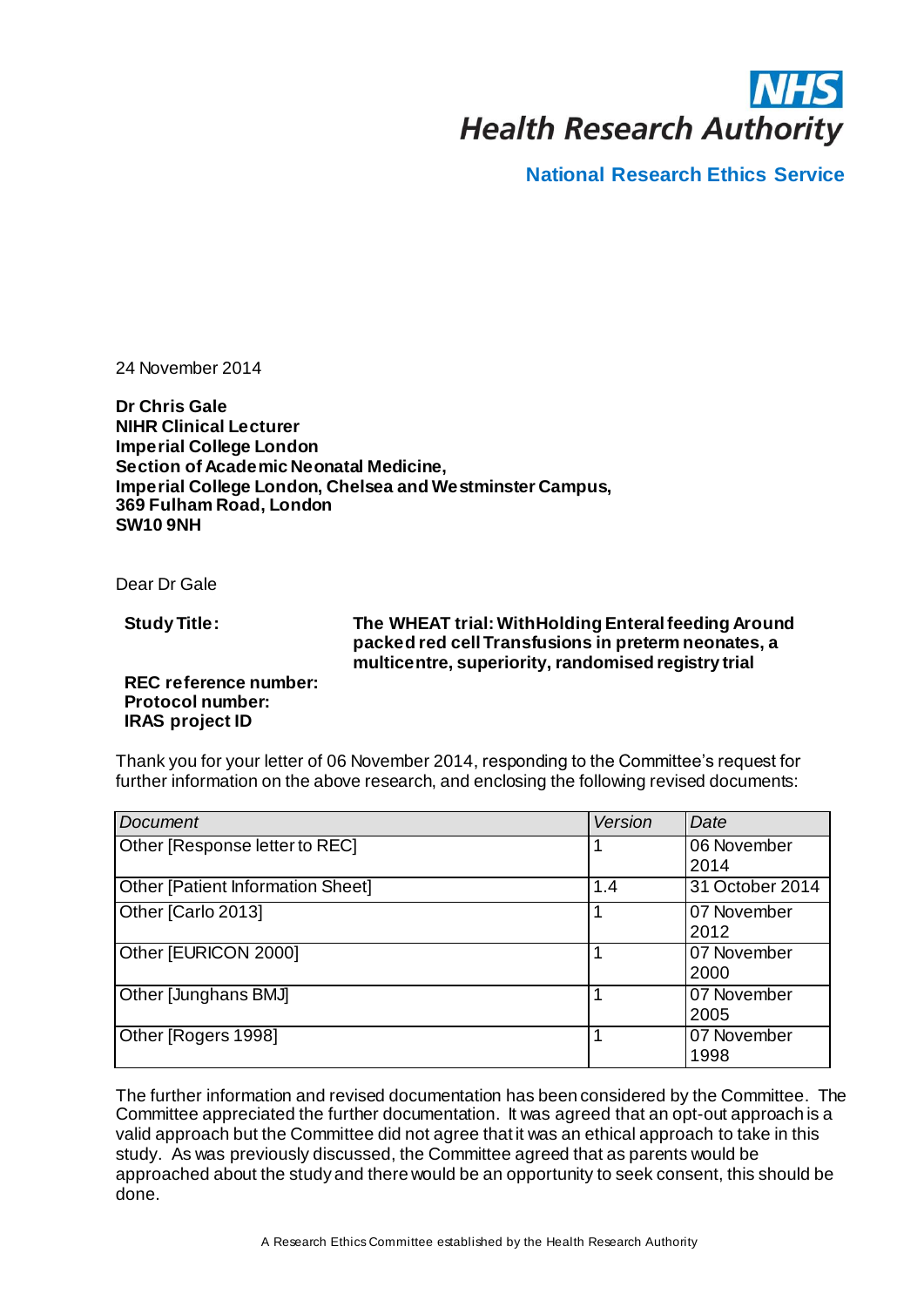The Committee would still be grateful for a more complete response on the following points:

- The Committee decided that, as there is an opportunity to do so, consent should be sought from parents. The design should be changed from opt out to opt in. Therefore, please submit a consent form for completion by parents.
- Please revise the Participant Information Sheet so that it is appropriate for the opt in design.
- Please remove the last sentence from the section headed *Are there any benefits for my baby?* in the Participant Information Sheet.

Any further revised document submitted should be given a revised version number and date.

The 60 day clock for issue of a final ethical opinion on this application will re-start when the Committee has received a response on the outstanding points.

### **Please quote this number on all correspondence**

Yours sincerely

## **REC Manager**

**Email:**

**Copy to:** Chelsea and Westminster NHS Foundation Trust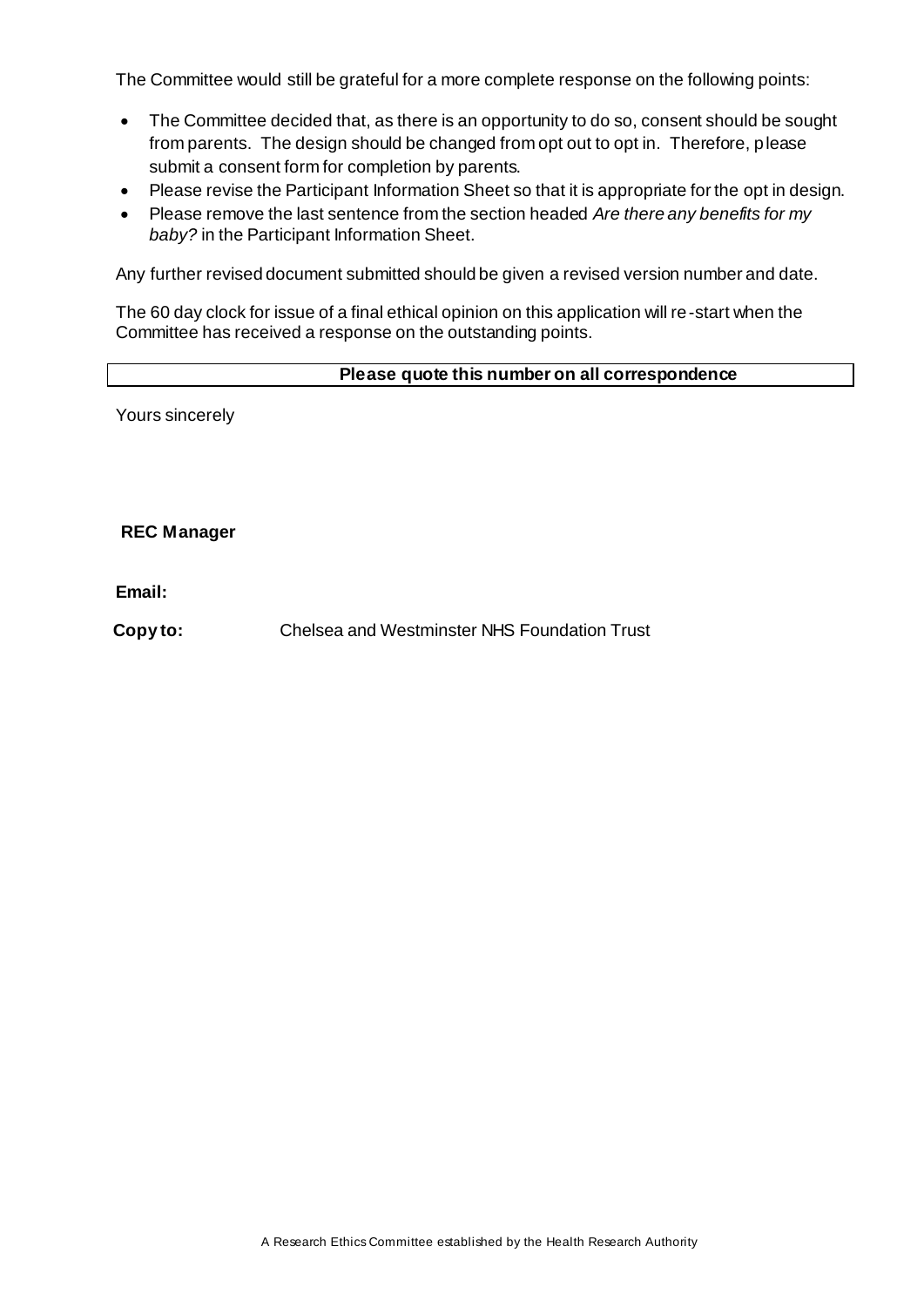# **Imperial College** London

Section of Neonatal Medicine Imperial College London

4th Floor, Lift Bank D Chelsea and Westminster Hospital 369 Fulham Road London, SW10 9NH Tel: +44 (0)203 3153519 Fax: +44 (0)203 3157998

christopher.gale@imperial.ac.uk

14th January 2015 **Dr Christopher Gale** MBBS MSc PhD MRCPCH

Dear,

**Study title:** 

**The WHEAT trial: With Holding Enteral feeding Around packed red cell Transfusions in preterm neonates, a multicentre, superiority, randomised registry trial** 

#### **REC reference: Protocol number: IRAS project ID:**

Thank you for taking the time to review the WHEAT trial. Please find responses to your requests for further information detailed below:

- 1. The Committee decided that, as there is an opportunity to do so, consent should be sought from parents. The design should be changed from opt out to opt in. Therefore, please submit a consent form for completion by parents.
- 2. Please revise the Participant Information Sheet so that it is appropriate for the opt-in design.
	- For the reasons outlined in our previous correspondence (improved understanding of the research study by parents, a less biased sample, more generalisable results and more rapid resolution of clinical uncertainty) we feel that an opt-out design is optimal in a low risk comparative effectiveness trial such as WHEAT. We are not willing to change the design to opt-in consent.
	- We note that in your previous correspondence "It was agreed that an opt-out approach is a valid approach but the Committee did not agree that it was an ethical approach to take in this study". Please can we have further clarification as to why this approach is not ethical in the WHEAT trial.
- 3. Please remove the last sentence from the section headed *Are there any benefits for my baby?* in the Participant Information Sheet.
	- We feel it is important that parents are fully informed about the potential benefits as well as risks of participating in research. Given the compelling evidence for inclusion benefit in neonatal trials we are not willing to remove this completely from the Participant Information Sheet. We would be very happy to consider alternate wording if the committee felt this appropriate.

I hope these responses provide sufficient clarification, please do not hesitate to contact us if you require any further information.

Yours Sincerely,

Dr Chris Gale, NIHR Clinical Lecturer in Paediatrics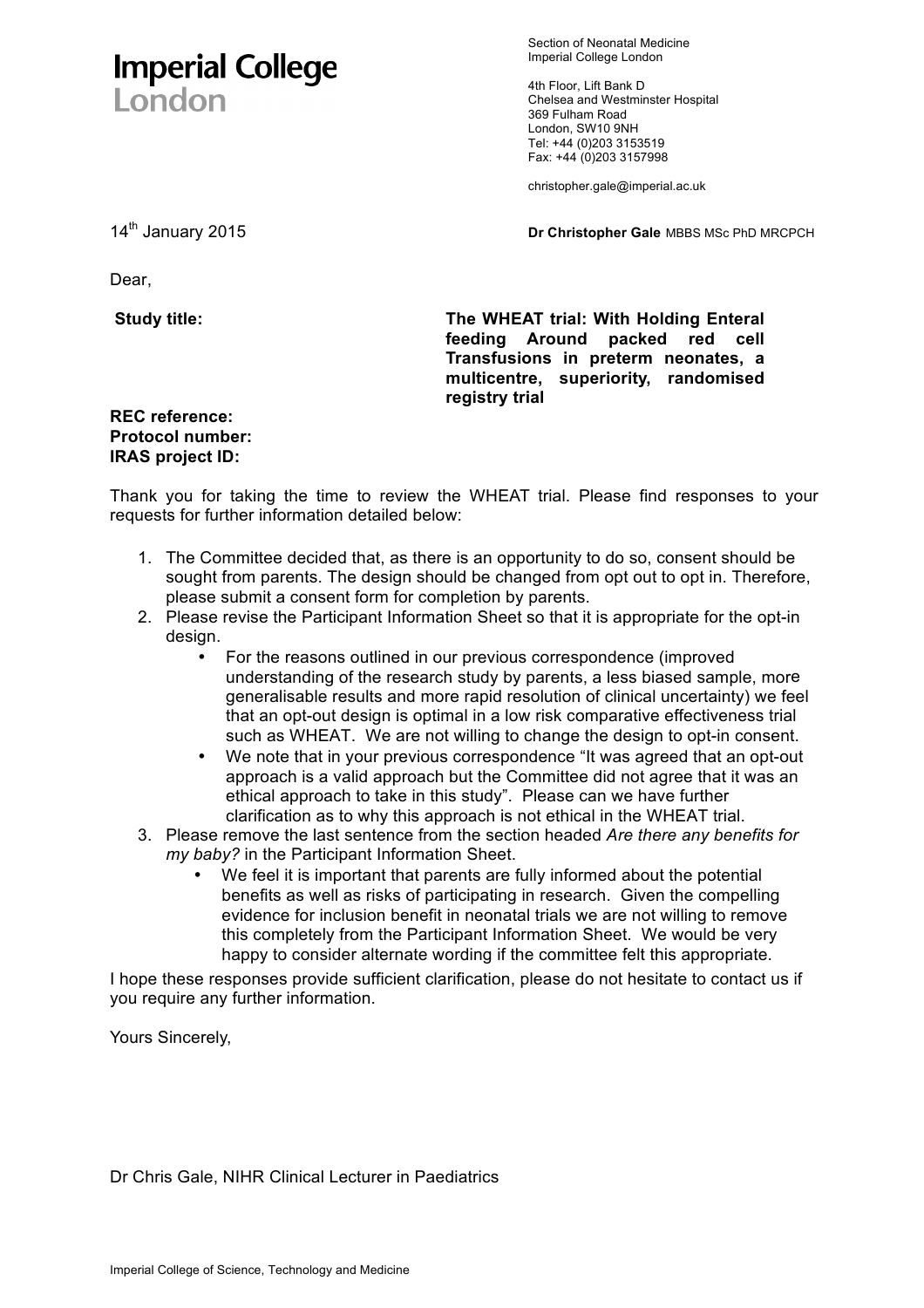

**National Research Ethics Service**

21 January 2015

**Dr Chris Gale NIHR Clinical Lecturer Imperial College London Section of Academic Neonatal Medicine, Imperial College London, Chelsea and Westminster Campus, 369 Fulham Road, London SW10 9NH** 

Dear Dr Gale

**Study title:**

**The WHEAT trial: WithHolding Enteral feeding Around packed red cell Transfusions in preterm neonates, a multicentre, superiority, randomised registry trial** 

**REC reference: Protocol number: IRAS project ID:**

Thank you for your letter of 14 January 2015, responding to the Committee's request for further information on the above research.

The further information has been considered on behalf of the Committee by the Chair.

We plan to publish your research summary wording for the above study on the HRA website, together with your contact details. Publication will be no earlier than three months from the date of this favourable opinion letter. The expectation is that this information will be published for all studies that receive an ethical opinion but should you wish to provide a substitute contact point, wish to make a request to defer, or require further information, please contact the REC Manager. Under very limited circumstances (e.g. for student research which has received an unfavourable opinion), it may be possible to grant an exemption to the publication of the study.

## **Ethical opinion**

The Committee is unable to give a favourable ethical opinion of the research, for the following reasons:

- The Committee maintained their opinion that consent should be sought from parents and that it should be an opt in study design rather than opt out.
- The Committee were also still of the opinion that the last sentence from the section headed *Are there any benefits for my baby?* in the Participant Information Sheet should be deleted.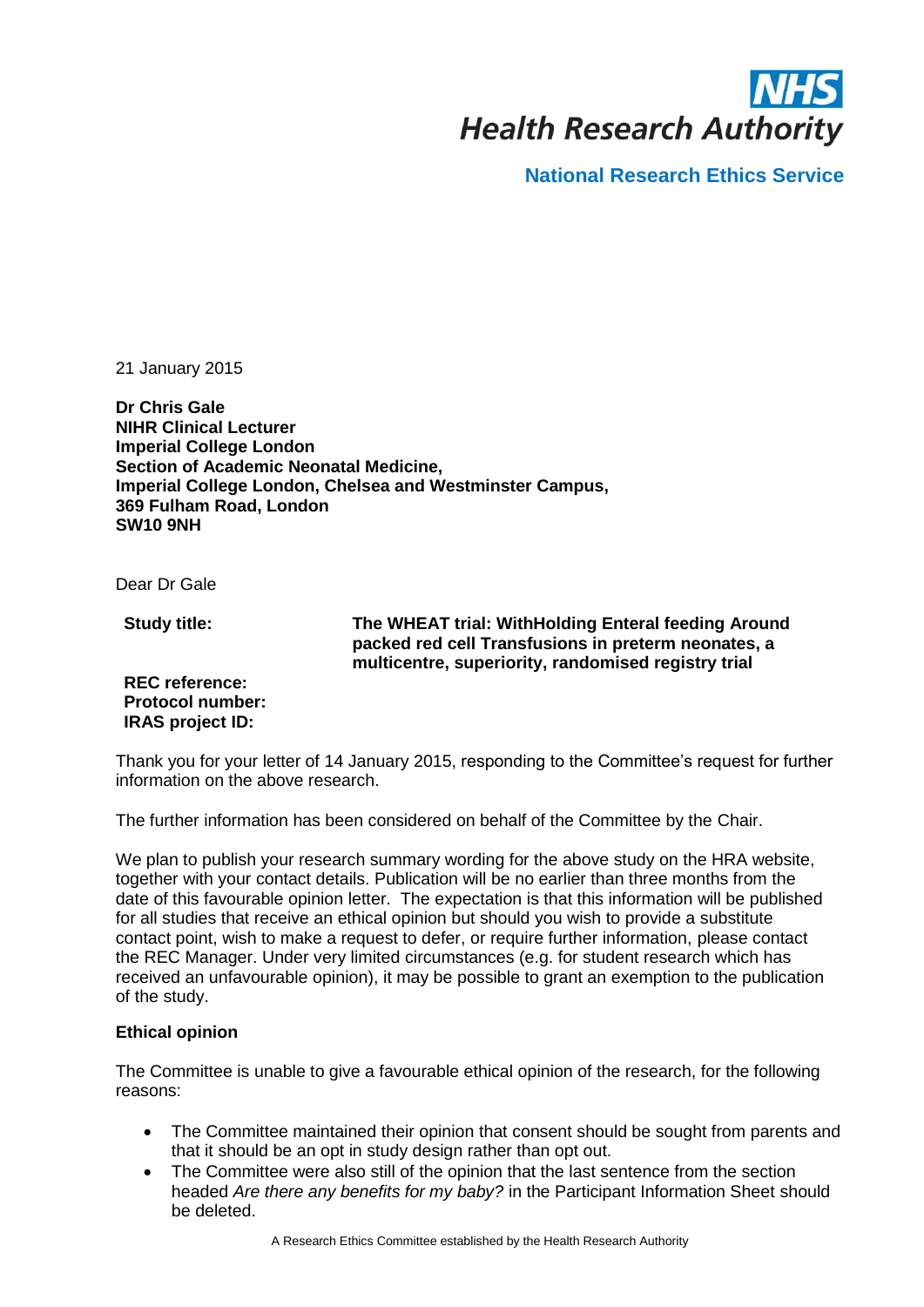I regret to inform you therefore that the application is not approved.

#### **If you would find it helpful to discuss any of the matters raised above or seek further clarification from a member of the Committee, you are welcome to contact .**

### **Options for further ethical review**

You may submit a new application for ethical review, taking into account the Committee's concerns. You should enter details of this application on the application form and include a copy of this letter, together with a covering letter explaining what changes have been made from the previous application. We strongly recommend that you submit the new application to this REC. However, you may submit the application to a different REC if you prefer. The application should be booked through the Central Booking Service (CBS) and would be allocated for review in the normal way. You should let CBS know if you would like the application to be reviewed again by this Committee.

Alternatively, you may appeal against the decision of the Committee by seeking a second opinion on this application from another Research Ethics Committee. The appeal would be based on the application form and supporting documentation reviewed by this Committee, without amendment. If you wish to appeal, you should notify the relevant Research Ethics Service Manager (see below) in writing within 90 days of the date of this letter. If the appeal is allowed, another REC will be appointed to give a second opinion within 60 days and the second REC will be provided with a copy of the application, together with this letter and other relevant correspondence on the application. You will be notified of the arrangements for the meeting of the second REC and will be able to attend and/or make written representations if you wish to do so.

The contact point for appeals is:

HRA Improvement & Liaison Manager National Research Ethics Service

Email:

## **Documents reviewed**

The final list of documents reviewed by the Committee is as follows:

| Document                                                              | Version | Date                 |
|-----------------------------------------------------------------------|---------|----------------------|
| Covering letter on headed paper                                       |         | 05 September<br>2014 |
| Evidence of Sponsor insurance or indemnity (non NHS<br>Sponsors only) |         | 05 September<br>2014 |
| Letter from sponsor                                                   |         | 05 September<br>2014 |
| Other [Response letter to REC]                                        |         | 06 November<br>2014  |
| <b>Other [Patient Information Sheet]</b>                              | 1.4     | 31 October 2014      |
| Other [Carlo 2013]                                                    |         | 07 November<br>2012  |
| Other [EURICON 2000]                                                  |         | 07 November<br>2000  |
| Other [Junghans BMJ]                                                  |         | 07 November          |